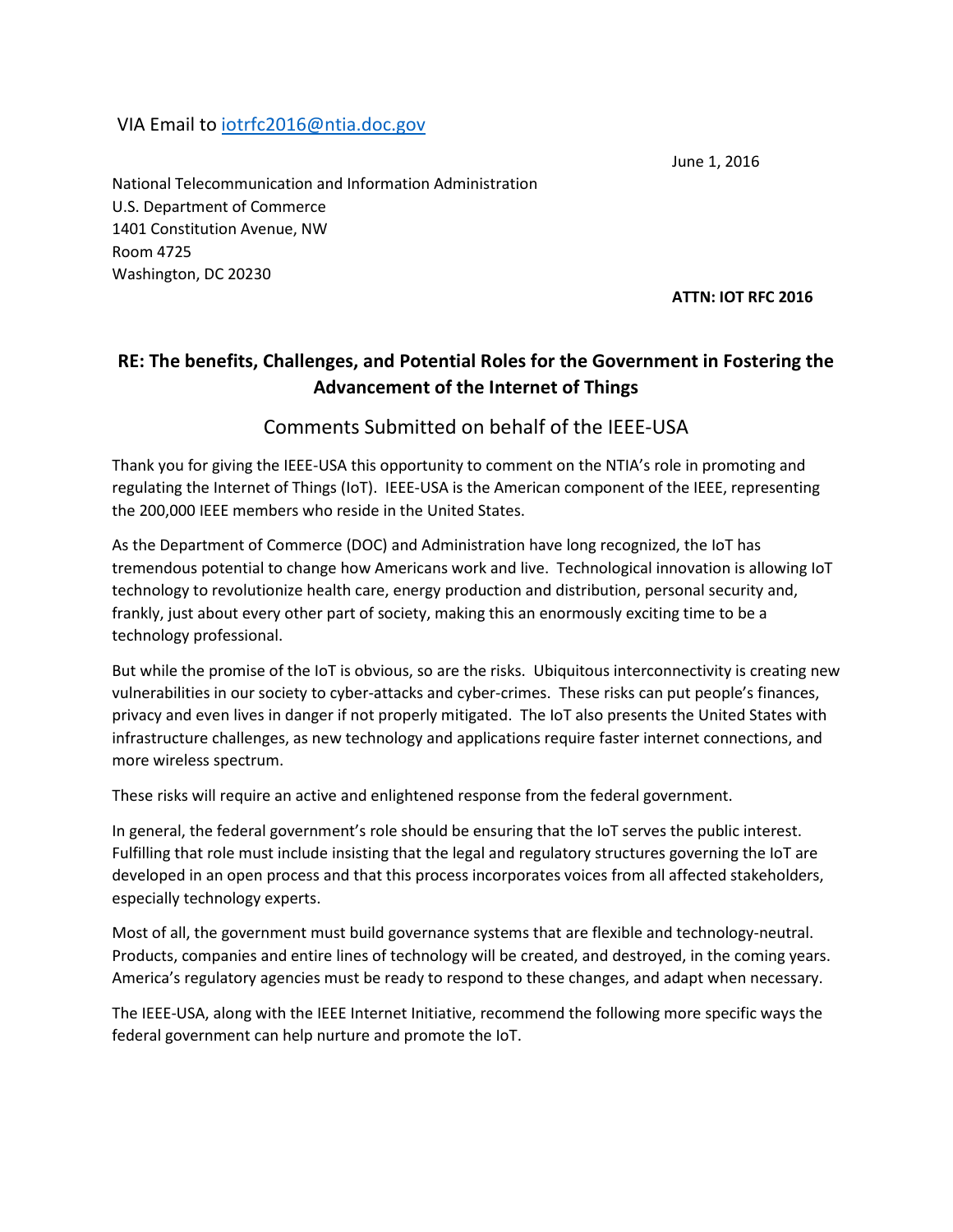## **Defining the Internet of Things:**

"Internet of Things" is a general term used to describe technology that can communicate remotely with other technology using systems that are independent of either technology. The IoT also encompasses the enabling systems that allow this communication to occur. That is a very broad definition. It is also very vague, since there is no commonly agreed upon limits to what is included in the IoT. As a result of its broadness and vagueness, "Internet of Things" encompasses a huge number of widely diverse technologies.

But this does not mean the definition is bad. "IoT" is a useful term. The unifying characteristic of "connectivity" is sufficiently specific to be meaningful, and also points to the source of the technologies' promise and challenges. Moreover, nobody – not the government, industry or academia - knows what, exactly, the IoT will become. Innovative technology is being developed across our economy that puts internet communications to work in surprising ways every day. It would be unwise it narrow the definition of the IoT before anyone really knows what the IoT will become.

We suggest that it would be useful for the Department of Commerce to keep the broad and vague term "IoT" in use, but then subdivide the topic into technology-specific sectors, such as transportation, personal communication, sensors, etc. It will be easier to both define and deal with these subsets than the entire IoT since members of the subsets will have much more in common. The more specific subsets will also pose similar policy challenges, and therefore can be dealt with more easily by the government.

NIST ought to be given responsibility for developing and defining these sub-groups, with assistance from industry, professional associations and other stakeholders. While doing so, NIST should always keep in mind that their definitions need to allow for the development of technology that has not yet been imagined, and that therefore won't fit into clearly defined categories. In fact, the most important innovations probably won't.

## **Spectrum Needs:**

As wi-fi technology continues to improve, more and more technology will use wireless communication protocols to communicate (although not all IoT technologies will do so). This will increase demands on already scarce wireless spectrum. Moreover, emerging technologies will likely use existing spectrum in new, innovative and perhaps disruptive ways. The FCC in particular will need to find ways to make more spectrum available for IoT technologies, and be as flexible as possible when permitting the use of that spectrum.

### **Stakeholder Coordination:**

The federal government can play a useful role improving communication between industry, academia, professional societies and the general public. The IoT will require coordination across all stakeholders to identify and assess technology gaps, establish security protocols, address issues related to privacy and civil liberties, and discuss the trajectory of technology innovation. Such coordination will help the marketplace respond faster to changing technology, and help, for example, academia keep up with changing labor market needs. The promise of the IoT is in its ability to tie very different pieces of technology together seamlessly. This requires constant on-going communication between actors in different places and fields. The government, and especially the DOC, is uniquely qualified to lead efforts to meet this need.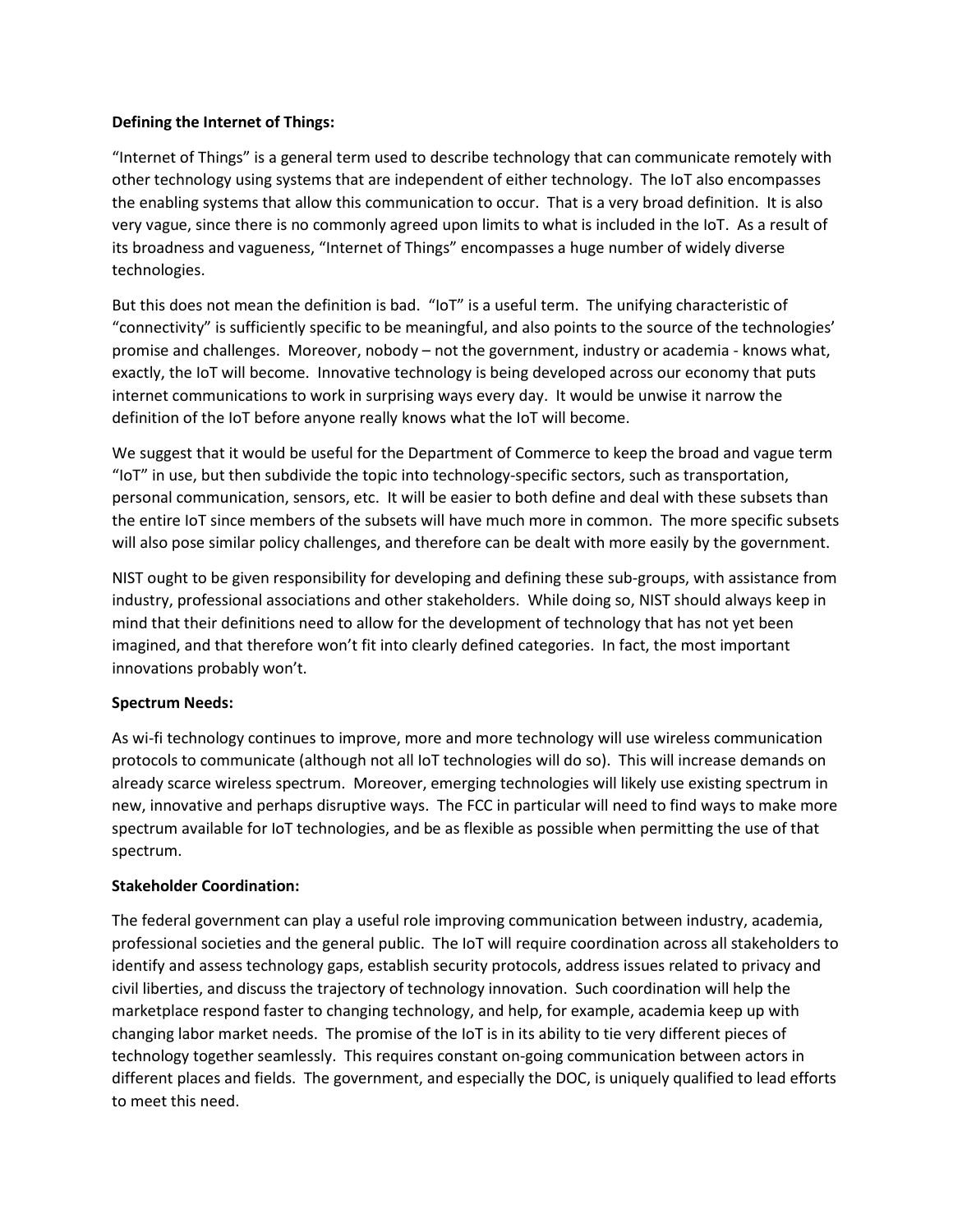### **Standards:**

The foundation of the IoT is connectivity. The products that make up the IoT must be able to communicate with products produced by other companies, based on other technologies, with other purposes. And this communication must be seamless, user-friendly, secure, and in many cases instantaneous.

Conquering these technical challenges will be easier with a library of standards underpinning the entire network.

Fortunately, the technology community has already proven that it is capable of developing global industry standards that promote innovation, competition and the public good. Wi-Fi (IEEE 802.11), for example, has been very successful at establishing a global web of technologies that can operate together flawlessly.

NIST, the EPA and other government agencies have similarly shown that the federal government has an important role to play in promoting the use of standards, while not developing the standards themselves. Government agencies, by partnering with Standards Development Organizations (SDOs), can promote the development of standards, support the development process, and help bring together relevant stakeholders. It is important that the actual standards be developed by the private sector, which will have a much better understanding of the directions technology is moving and what is technically possible. But the DOC, among other Departments, needs to play a leadership role helping standards efforts to get organized, and then supporting these efforts.

## **Public Trust – Protection, Security, Privacy and Safety:**

It will be essential, if the IoT is to reach its potential, that the networks and devices enabling the IoT be secure, private, and safe. Some of this can be accomplished through security standards, which can be negotiated (with government help) through SDOs. But much cannot. Questions about privacy for people using the IoT are policy, not engineering, concerns. As such, the fundamental questions about how secure, private and safe a network must be should be answered in a more public forum. In some cases this will require new laws, but in others the DOC could play an enormously useful role in promoting the IoT by using the rulemaking process to establish norms and expectations.

Privacy, safety and security are intrinsically important. But more than that, the public will not use the IoT if they don't trust it. Good rules are needed to ensure that the public feels comfortable using computer networks to handle their personal finances, medical information, shopping, and hundreds of other things. Good rules are also necessary to ensure that people will be comfortable using IoT devices in their homes, entrust the safety of their loved ones to IoT-connected transportation, and support funding of IoT-connected infrastructure. This is why the public, through its elected government, needs to be given an explicit, and central, role in developing the IoT rules on privacy, security and safety, and why this process must be transparent. People are more likely to trust systems they help design, and that will require a Department-led effort.

### **International:**

To reach its full potential, the IoT should be as global a network as possible. The NTIA, along with other parts of the federal government, has an important role to play representing the United States at